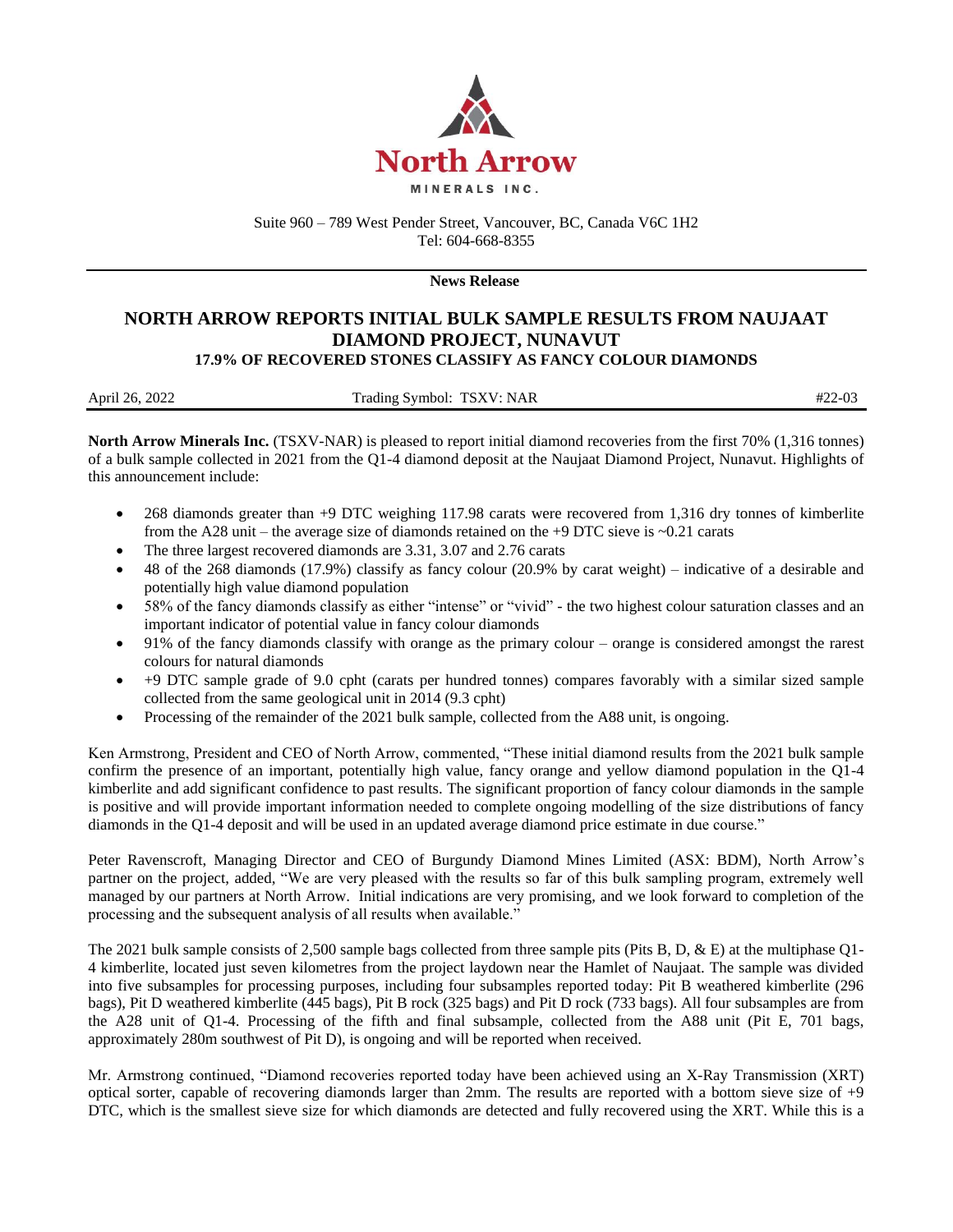very coarse cut off for a traditional evaluation sample, it meets the needs of the current program."

A summary of the +9 DTC diamond recoveries is provided in the table below along with comparable results from the 2014 bulk sample collected from the A28 unit of Q1-4 (sample A282014).

| Sample               | Weight       | # Diamonds | Carats   | Sample Grade                   | <b>Proportion Fancy Colours'</b> |                  |
|----------------------|--------------|------------|----------|--------------------------------|----------------------------------|------------------|
|                      | (Dry tonnes) | (+9 DTC)   | (+9 DTC) | $(+9$ DTC; cpht <sup>2</sup> ) | <b>By Stones</b>                 | <b>By Carats</b> |
| Pit B Wx             | 219.5        | 46         | 17.91    | 8.2                            | 21.7%                            | 13.1%            |
| Pit D Wx             | 335.7        | 82         | 35.94    | 10.7                           | 19.5%                            | 28.7%            |
| Pit D Rk             | 521.2        | 98         | 48.43    | 9.3                            | 12.2%                            | 14.2%            |
| Pit B Rk             | 239.6        | 42         | 15.69    | 6.6                            | 23.8%                            | 33.0%            |
| Total <sup>3</sup>   | 1,316.0      | 268        | 117.98   | 9.0                            | 17.9%                            | $20.9\%$         |
| A282014 <sup>4</sup> | 1,353.3      | 336        | 126.26   | 9.3                            | 11.0%                            | 11.9%            |
|                      |              |            |          |                                |                                  |                  |

<sup>1</sup> Classification of fancy colour diamonds by Saskatchewan Research Council using colour-grading scale established by the Gemological Institute of America; For comparison purposes colour classification of the 2014 sample is shown based on a non-standardized empirical characterization of intense & dark yellow diamonds; <sup>2</sup> Carats per hundred tonnes with bottom cut off of +9 DTC; <sup>3</sup> Totals determined by arithmetic may differ due to rounding; <sup>4</sup> Initially reported at a +1 DTC (~0.01 carat) bottom cut off in North Arrow news release dated <u>May 5</u>, [2015.](http://www.northarrowminerals.com/news/press_releases/index.php?content_id=178) Restated here using a +9 DTC bottom size cut off to more effectively compare to 2021 results.

Combined diamond recoveries from the first four 2021 subsamples include 268 diamonds greater than +9 DTC weighing 117.98 carats from 1,316 dry tonnes of kimberlite for an overall +9 DTC sample grade of 9.0 cpht. Recovered diamonds include 33 diamonds larger than the 3 grainer size class (~0.66 carat) and 21 diamonds larger than 1 carat. The three largest diamonds are 3.31 carats (Fancy intense orange irregular cube aggregate), 3.07 carats (Grey (boart) cubic aggregate), and 2.76 carats (off-white irregular octahedral aggregate).

The purpose of the 2021 sample is to acquire further information on the coarser sizes of the Q1-4 diamond population, with particular emphasis on potential high value fancy colour diamonds. As such, colour characterization studies of the diamonds have been completed using the industry standard grading scale established by the Gemological Institute of America (GIA). Forty-eight of the 268 diamonds (17.9%) classify as fancy coloured (20.9% by carat weight) with over 90% having orange as the primary colour and 58% categorized as having either intense or vivid colour saturations, the two highest colour saturations. The number of diamonds in each fancy colour grade is provided below.

| <b>Fancy Colour</b>              | <b>Stone Count</b> |
|----------------------------------|--------------------|
| <b>Vivid Orange</b>              | 13                 |
| <b>Intense Orange</b>            | 15                 |
| Orange                           | 8                  |
| <b>Light Orange</b>              | 8                  |
| <b>Light Yellow</b>              |                    |
| Orange with brown tinge          | 2                  |
| Light Orange with brownish tinge |                    |

The GIA colour grading scale is the industry standard for polished diamonds and, although colour grading of rough diamonds is very similar to that of polished diamonds, there is no universally accepted colour grading scheme for rough diamonds. Colour grading of the Naujaat rough diamonds provides useful information for modelling the fancy colour diamond population. However, for individual rough diamonds, the graded colour does not necessarily represent the final colour of a diamond polished from the rough stone, nor does it include characterization of a diamond's clarity (e.g. presence of

inclusions or cloudiness in the diamond). Previous cutting and polishing of select Naujaat rough fancy colour diamonds has produced fancy vivid orangey yellow diamonds, certified by the GIA and demonstrating that the Q1-4 deposit can produce polished fancy colour diamonds for use in the luxury jewelry market.

The \$5.6M bulk sample program is being funded by Burgundy as part of a <u>June 1, 2020</u> option agreement under which Burgundy may earn a 40% interest in the Naujaat Project by funding the current bulk sample program. Further details on the collection of the bulk sample can be found in North Arrow's news release dated [August 19, 2021.](http://www.northarrowminerals.com/news/press_releases/index.php?content_id=268)

Diamond results reported in this release are based on dense media separation (DMS) processing, X-Ray Transmission (XRT) sensor-based diamond sorting, and diamond colour grading work completed by the Saskatchewan Research Council's Geoanalytical Laboratories Diamond Services, Saskatoon, SK (SRC), an independent diamond recovery laboratory. The sample was processed through a DMS plant configured to recover diamonds retained on a 0.85mm square mesh sieve. Kimberlite was fed directly into the DMS plant with plus 50mm oversize material first crushed to 30mm as required. All +12.5mm material was subsequently reduced through a secondary cone crushing circuit and re-introduced into the plant. Plus 0.85-12.5mm DMS concentrates were dewatered, dried, and screened into -2mm, 2-4mm, 4-8mm and +8mm fractions. Dried +2mm DMS concentrate fractions were passed through a TOMRA COM XRT 300/FR optical sorter,